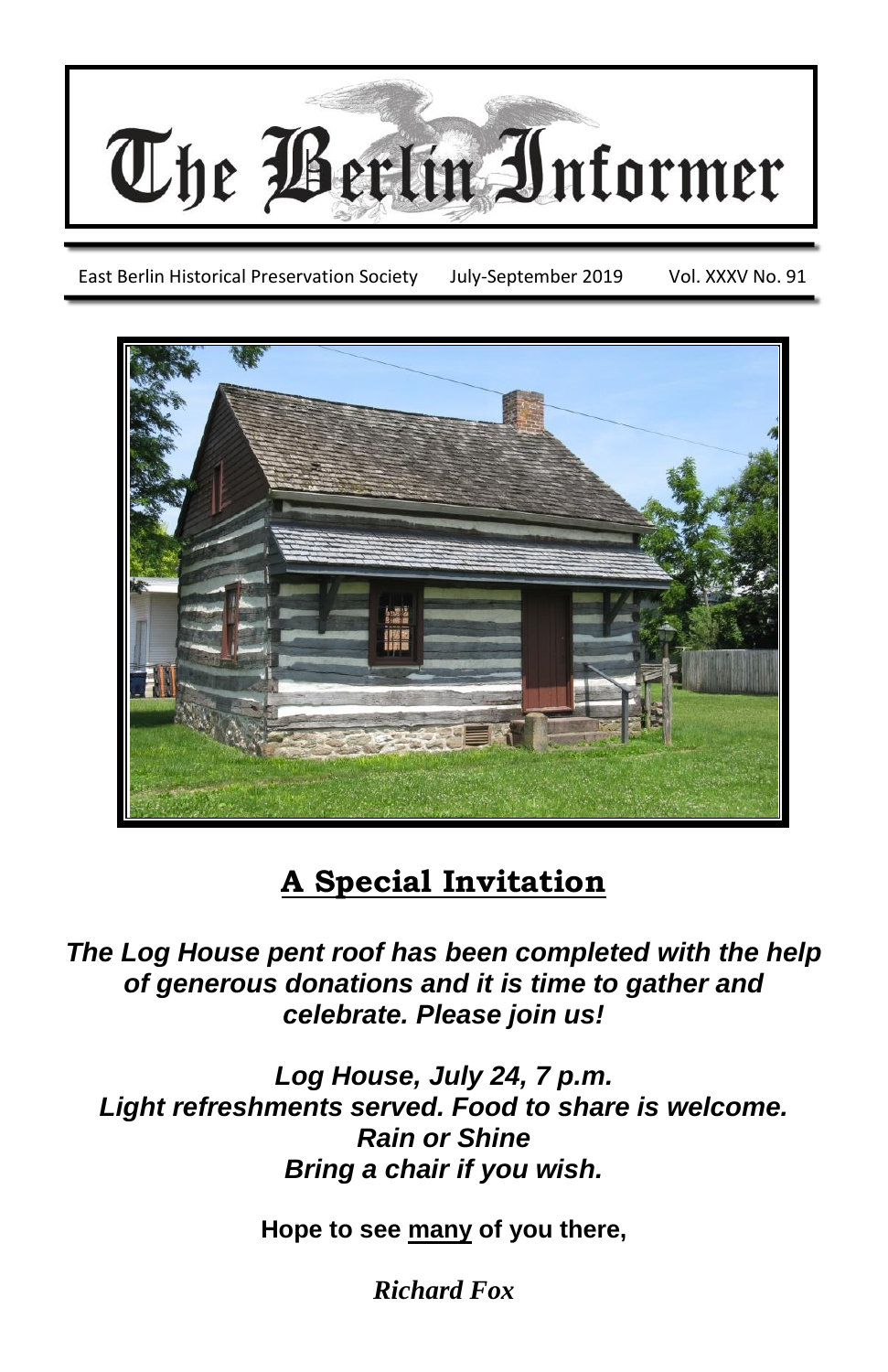### *A Message from the President…*

We have been busy at the Society, looking at current needs and projects. Upcoming events include participation in the East Berlin Area Community Center's Fall Festival where we will be selling funnel cakes, also a fall tea and a sandwich sale. Possible education classes include hearth cooking, chair caning, quilting, and more. We want to hear your ideas for classes and welcome your help. We are here to learn and educate.

Volunteers are the lifeblood of any charitable organization. We can survive our current situation with your help. You are the foundation, the base for success, of this Society.

The Education program needs helpers and guides with the current program, and to help us with the future advancement of programs for youth and adults!

June 5th was our annual clean up day. Volunteers Mary & Dave Titzel, Maureen & Ray Jenkinson, Erma Barnhart, Sue Hess, Winni Flynn, and Jane & Richard Fox formed a mighty force and attacked the back storage room. It has been a dumping ground, plus it had a stink. Well, it was cleaned out; things were sorted and decided upon. Most of it went back in, filed more properly, with room to spare.

The tree parts and limbs near the back of Red Men's were split and are stacked on the concrete pad. If anyone wants split maple wood contact Bill Powell and it will be available because we will need to move it otherwise!

We have a need to let our members know of short notice events, such as the education program needing help, a work party, help at a tea party or luncheon, sandwich making, and all kinds of other needs. I intend to provide a quick email post for the membership. It will be the EB WALL, restricted to Society matters, a place for quick calls and notices just like the old town wall. I hope this will provide more timely info for our members and bring in more needed help!

**MANY THANKS** to Nate Smith for his great work as Society Treasurer. Nate is taking on advanced training for a job opportunity and we will miss his calm, organized, and professional help. Thankfully, Hanna Furst has agreed to be treasurer. She has extensive experience with Quickbooks as well as seemingly endless energy. Welcome to the trenches!

The program July 17, "What's in Your Backyard?", well all I can say is these guys are SOOOOO EXCITED to be with us. Hope you are as well.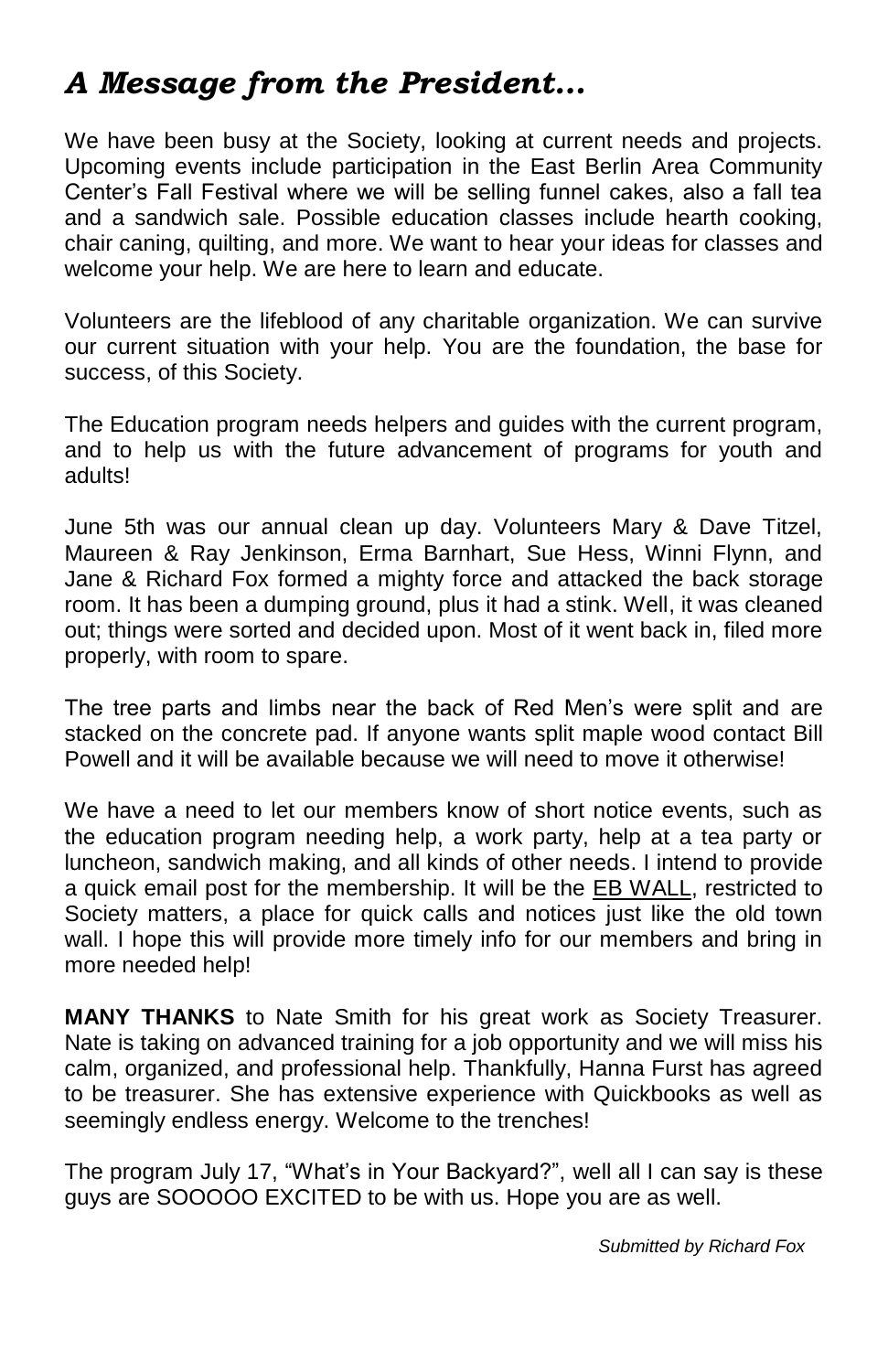### **APRIL 27 SPRING TEA**

After hosting several teas at Red Men's Hall, dedicated and hard working Society volunteers felt confident that they could provide a high quality tea for 40 guests of The Royal – tea Club. Members of the club are frequent guests at teas throughout the area and farther afield.

The challenge was to offer an event that the guests will compliment and recommend to others with discriminating palates. Hours of planning to select recipes, make tea choices, design table settings, check on volunteer availability, arrange for entertainment and then the final orchestration are required in order to pull off a seamless event. Linda Clark, an EBHPS member, provided piano background music throughout the tea. A Colonial Etiquette program brought the event to a close.

It was rewarding to be able to add \$1200 to the Society's profit statement and to hear the many compliments as the Royal –tea Club guests departed.

#### **We look forward to a tea this fall – look for announcements.**



and Debbie Barrick: final inspection example of colonial table manners.

Laura Infante, Maureen Jenkinson, Richard Fox demonstrates unseemly

#### **The Berlin Informer**

Published 4 times a year by the East Berlin Historical Preservation Society and provided to society members as a benefit of their support. All materials are Copyright of the **East Berlin Historical Preservation Society and may not be reproduced without permission.**

**E.B.H.P.S . East Berlin, PA 17316** 

**P.O. Box 73 717-259-0822 [baj12@verizon.net](mailto:baj12@verizon.net)**

**332 West King St. [www.ebhpspa.org](http://www.ebhpspa.org/) Editor/Publisher- Bev Jadus** 

*Submitted by Lucia Hrinyak*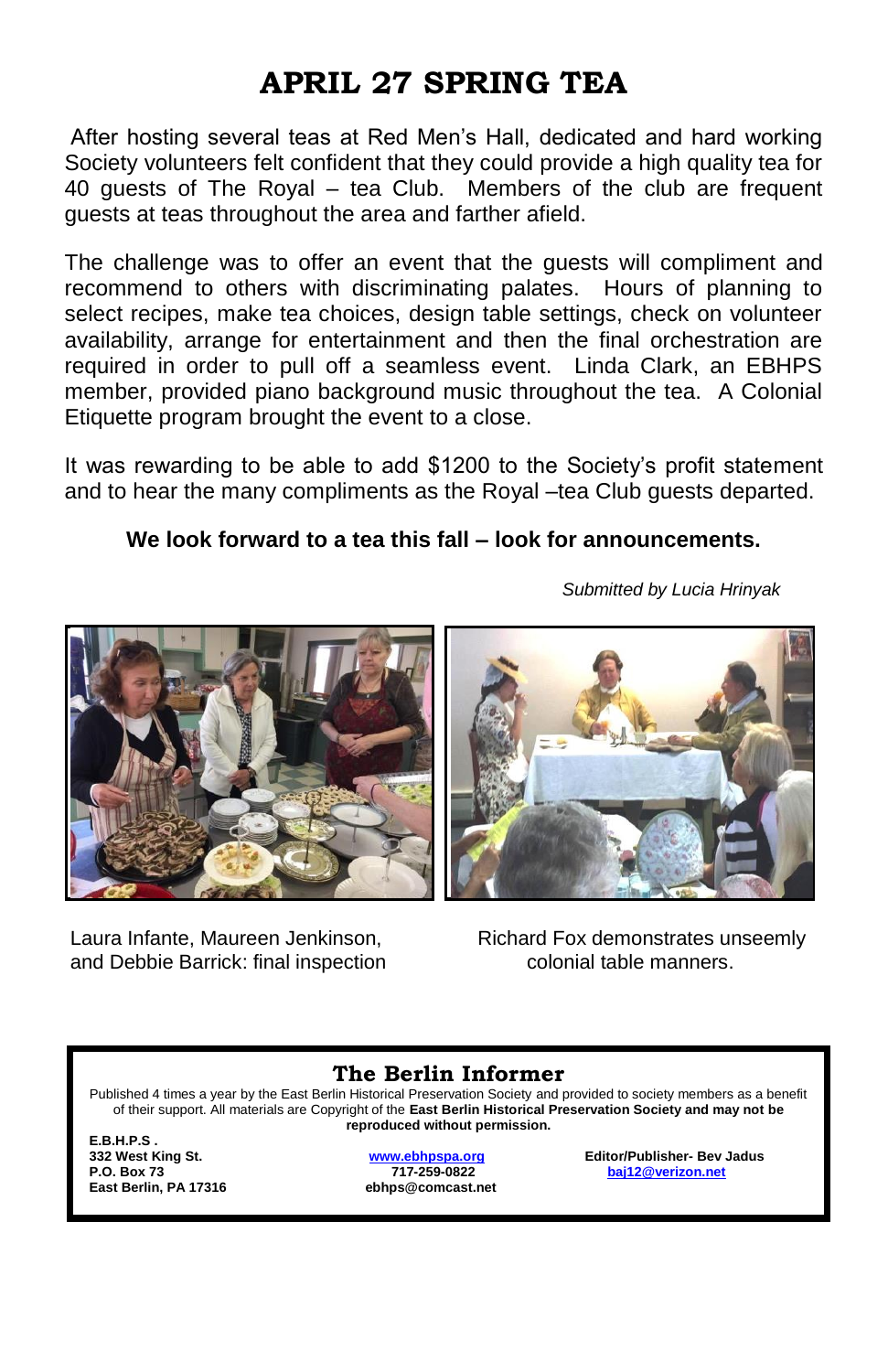## **Thursday, November 7, 2019**

# *GIVING SPREE*

Gettysburg Area Middle School

*4:00 – 7:00 p.m.*

Consider a donation to the

# **East Berlin Historical Preservation Society**

*Every dollar you give will receive a bonus from the stretch pool. That means more money for the society.*

**Watch for further information for donating during the Adams County Community Foundation's**

## *GIVING SPREE*

### **Wreath Making Planned**

We are going to be making wreaths for the Log House Christmas Craft Show and materials will be needed. Please be on the lookout for items to go on these wreaths while walking in your garden; gather anything that is interesting that will dry. Last year I gathered the spent pods from a lily and they were beautiful. I have collected corn fodder, a flattened pine cone, and feathers so you never know how one small thing can add to the beauty of a wreath. Take a walk in the woods or take a drive and see what's out there. Keep collecting and we will let you know when we will be making the wreaths. Contact Sue Hess at 717-259-7707; and tell her you are "in".  *Submitted by Jane Fox*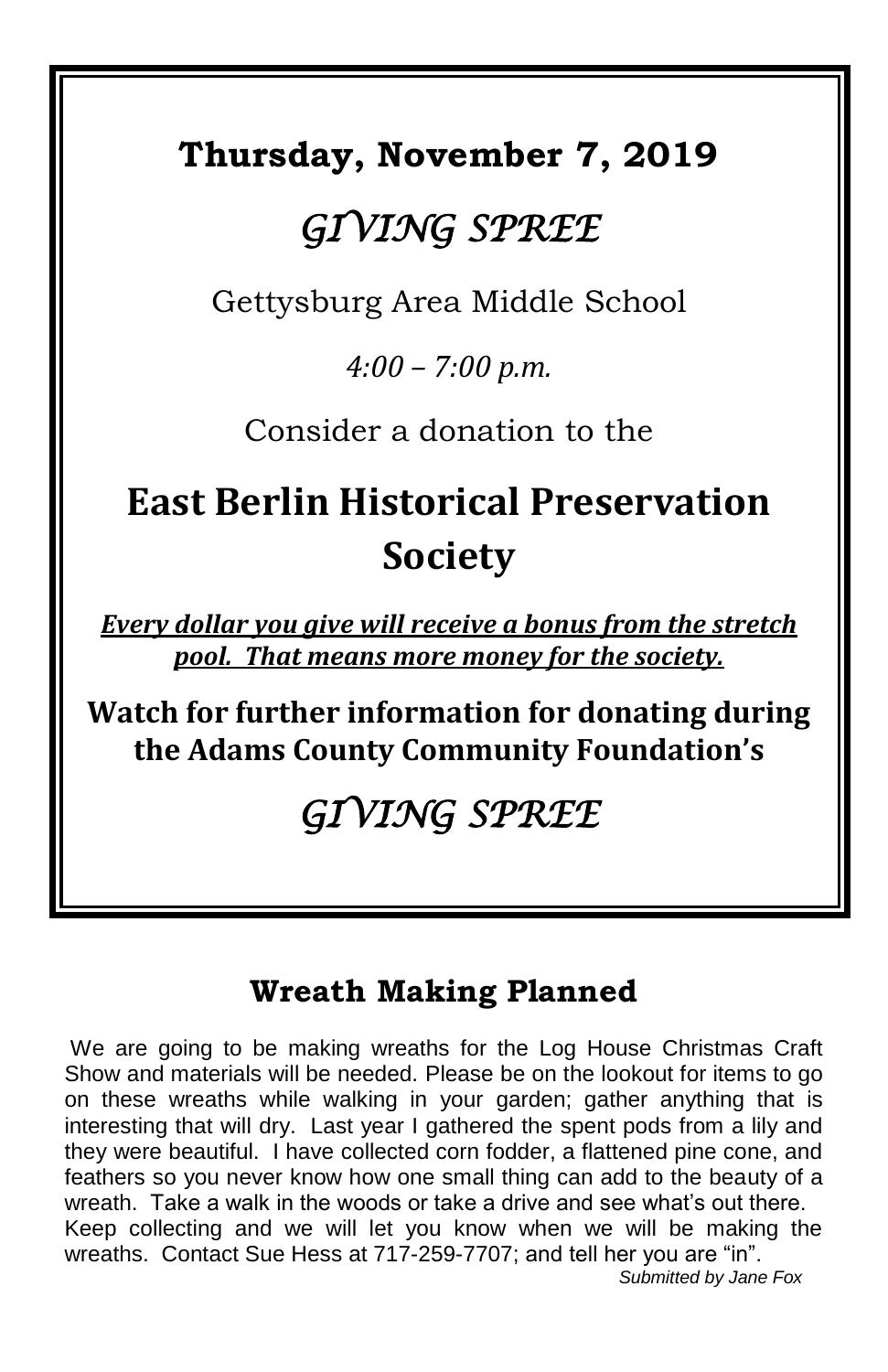### **Building Report**

**Swigart's Mill:** Progress! The huge replacement beam, custom cut by Klinger's Sawmill, has been delivered and now lies on the lawn at the mill, lined up with the basement door. It will be an interesting time when a crew assembles to wrestle it into the building, removes the bug-ridden one, and somehow slips the new one in its place. Can they lift it? Will it fit through the door? Do you have a hard hat? Can you help? Call Richard Fox and join the team!



Work has also been done on the steps and landing at Swigart's, areas



particularly vulnerable to damage.

**Log House:** More progress! The pent roof fits in perfectly with the building. Scott and Julie Hull worked hard to make it just right, from the beautiful shingles to the braces beneath and now both the logs and any visitors have protection from the elements.

*Submitted by Bill Powell*

#### **1764 Fund Campaign**

We solicited donations last year for funds to aid us in the repairs of our historic buildings in East Berlin and will do so again. The letter to community businesses will be mailed shortly. We are the caretakers of these buildings and without our major fundraising event (Colonial Day) we need help to accomplish our mission. Old buildings are needy and you cannot put off even small repairs because they can turn into big ones in a short time. If any member would like to contribute to this fund it would be much appreciated as well. Contact Debbie Barrick and Jane Fox, 717-873-5335, or leave a message on the EBHPS phone at 717-259-0822. You can also mail a check to the Society payable to EBHPS or include it with your membership renewal. *Submitted by Jane Fox*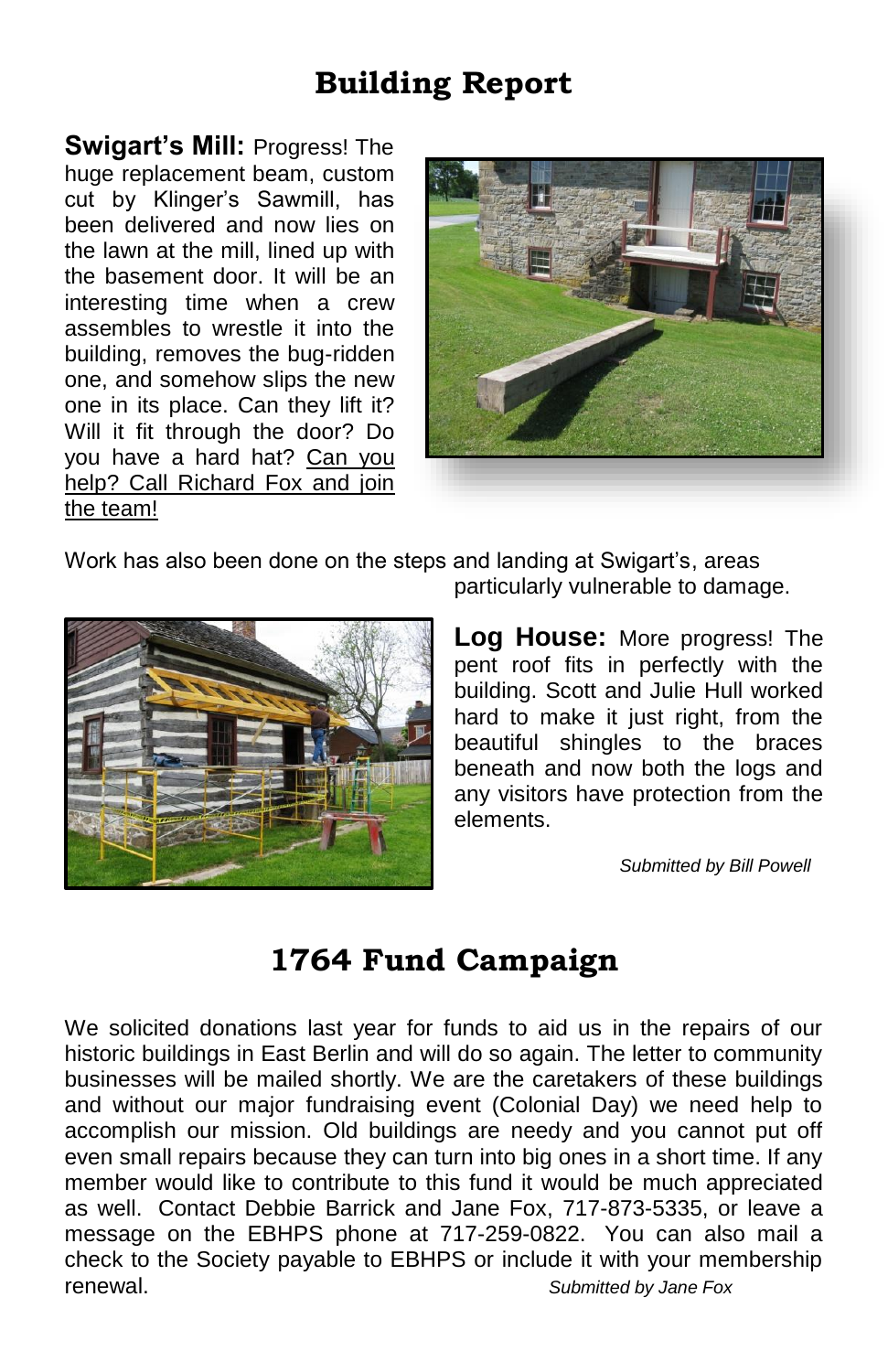## **Revised Bylaw Vote: November 20 General Meeting**

Committee members, officers and directors have worked for many months to revise the Society's founding document, which includes its mission statement and outlines the group's basic structure and procedures. Most changes create a more organized document, others state items overlooked long ago such as clear prohibition of self interest, still others align the document with current practices such as frequency of meetings.

The Board of Directors will ask for a vote of approval from members in attendance at the November 20 meeting. **Members will be mailed a written copy of the revised document** to arrive at least ten days prior to the meeting. The current bylaws will be posted online at ebhpspa.org in coming months.

*Please plan to attend the November meeting to participate in the annual elections and the bylaw revision process.*

> *Revision Committee: Carol Carlson, Sue Hess, Erma Barnhart, Winni Flynn, Bev Jadus*

**April 3 Sandwich Sale** – The planning, supply ordering and purchase, the solicitation and collection of monies had been completed. Today a group of society volunteers gathered to put together the pretzel, cheese, and meat sandwiches at Red Men's Hall and deliver the orders to more than a dozen area businesses as well as to hand out the sandwich bags to those members who had also placed orders.

The Sandwich Sale fundraising event is easily accomplished and can be scheduled several times during the year. The sale raised well over \$300. The goal of the Ways and Means Committee is to expand the advertising for this fundraiser and increase the number of buyers, thereby increasing our profit. *Submitted by Lucia Hrinyak*

**This September's sandwich sale** will offer two types: turkey and provolone on a pretzel roll and ham and white American cheese on a pretzel roll, condiments included with both.

Sandwiches are \$5.00 each, to be paid for at the time of ordering. Orders will be accepted from September 9<sup>th</sup> through September 20<sup>th</sup>. Sandwiches are to be picked up at Red Men's Hall at 11 a.m. on September 25<sup>th</sup>.

To place your order please contact Sharon O'Connell at (717) 870-1634.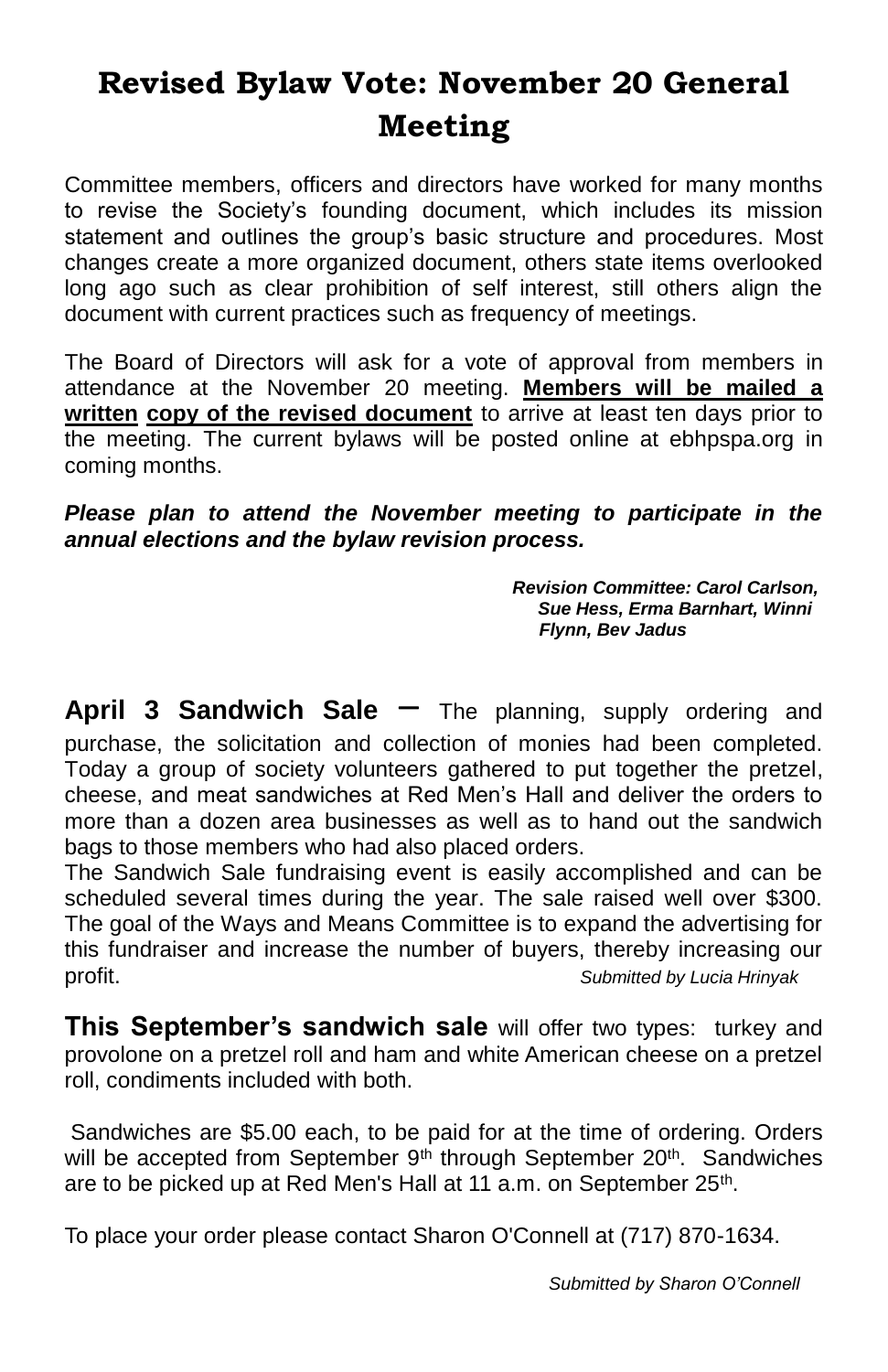#### **What's Up Next?**

#### **\*\*\*All Programs at Red Men's Hall, 332 W. King St.\*\*\***

The **7:30 p.m. general meeting on July 17** is offering the membership and public an exciting interactive program, **"What's in Your Backyard?"** Andy Snell and Nate Keister of Lost Boys Recovery will share the area treasures they have unearthed with their metal detecting equipment and give us a view of their business from the inside. Will they have some tales to tell? Come and find out and bring along your backyard treasures!

#### **Fact versus Fiction Wednesday, September 18**

Have you ever wondered whether war movies from Hollywood have the events historically correct? If so, come join us for an evening of setting the record straight as John Maietta will separate fact from fiction in 20<sup>th</sup> Century Fox's movie THE MONUMENTS MEN. \*\*\*Even though it is not necessary to have seen the movie to attend the lecture it may enhance your participation in this event \*\*\*

#### . **Becoming Santa Claus Wednesday, November 20**

Sharon O'Connell will share the interesting and fascinating history of how Saint Nicholas became secularized into the Santa Claus we know today.

### **Quilting in the Fall**

We will be quilting again at Red Men's Hall this fall. We will announce when we will be starting so get those thimbles and scissors ready and think about joining us for a few hours a week. It will get you out of the house and be fun at the same time. You don't have to be a quilter to join us but you could become one! Contact Winni Flynn at 717-979-2456.

#### **East Berlin Fall Festival at EBACC September 14**

The Historical Society will be having a funnel cake stand at this event. Volunteers will be needed to help the evening before to set up the stand. Funnel cake helpers will also be needed on the day of the event. Please call Richard Fox 717-515-3093 if you want to have some fun and also help your Society with this fundraiser. *Remember - many hands make the work light. Submitted by Jane Fox*